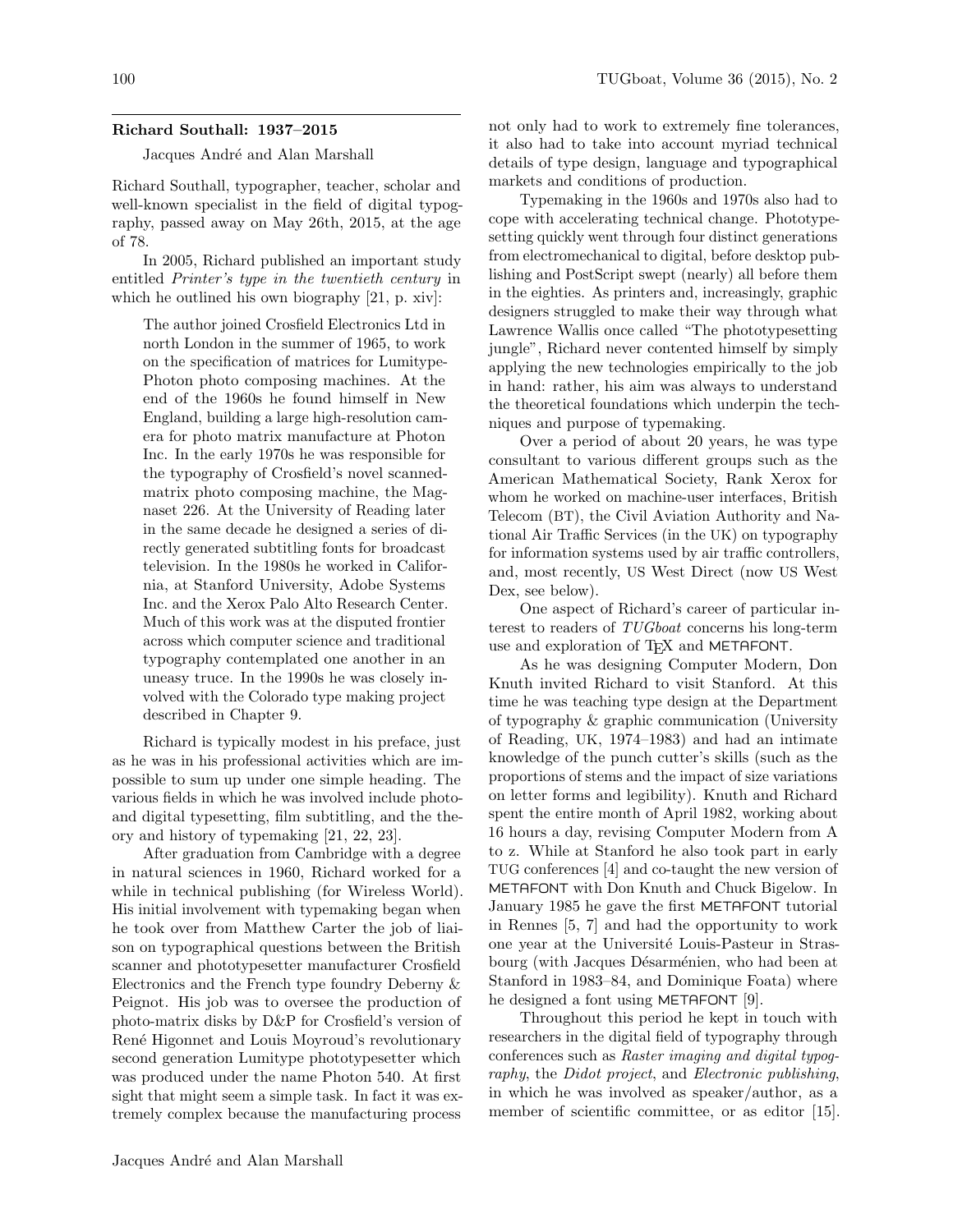It was a great pleasure to work with him, for he was conscientious, competent and hard to please!

Richard was not primarily a type designer. His unique knowledge and skills placed him at the meeting point of type design and computer science. And though he always said "No, I'm not a computer scientist", he understood and used computers constantly. His main question was How to design a type; what is the appearance of a character; how can it be transferred from the designer's head to paper; how does each character relate to the others in a given font; and if it comes to that, what is a font? The kinds of questions which bring us back to the famous What is the a-ness of an a? Though most of his papers addressed such fundamental questions [8, 10, 11, 12, 14], Richard never published "the" answer. However, he was sure he was right in considering that the process of type design remains to be redefined.

Richard had the opportunity of putting his ideas into action when, in 1995, he was asked, not to design a typeface, but rather to design the process of designing a typeface, when he was approached by his long-time colleague Ladislas Mandel, an eminent French type designer with whom he had worked when the latter was type director at Deberny & Peignot. Ladislas, who had subsequently gone on to design many typefaces for telephone directories, asked Richard to work with him on the production of a family of new designs for the North American telephone directory publisher US West Direct. Ladislas as the type designer and Richard as the designer of the process by which the fonts would be made, successfully produced the Colorado Directory System ([17, 18] and [21, chapter 9, pp. 204–218]). METAFONT was the key to the design process, as well as to the metrics. As Richard concluded: The power and flexibility that a fully-parametrized formatter affords to the typographer is well worth the effort involved in building it.

One final point: if you look at his book, Printer's type in the twentieth century [21] which was typeset using plain TEX and Richard's own font, the text is neither justified nor ragged. Rather, it is "lightly ragged", thanks to the subtle use of hyphenation to keep the white space at the end of the line as uniformly short as possible. He was very proud of this meticulous achievement, a characteristic of his way of working.

## References

- [1] Richard Southall, 'Electronics in typesetting', Wireless World, vol. 74, no. 1389, 1968.
- [2] Richard Southall, 'Character generator systems for broadcast television', Information Design Journal, 2(1) 1981.
- [3] Richard Southall, 'The problems of forms artwork production', London: Management & Personnel Office. HM Government. 1982.
- [4] Richard Southall, 'First principles of typographic design for document production',  $TUGboat$ , vol. 5, no. 2, 1984, 79–90. http://tug.org/TUGboat/ tb05-2/tb10south.pdf
- [5] Richard Southall, 'METAFONT and the problem of type design', Typographie et informatique : support du cours INRIA, Rennes, 21–25 janvier 1985 (J. André and P. Sallio, eds.), INRIA, Rocquencourt, 1985. http://jacques-andre.fr/ japublis/RS-MS-Typedesign.pdf
- [6] Richard Southall, 'Designing new typefaces with METAFONT', Stanford Computer Science Department report STAN-CS-85-1074, 1985. http://i.stanford.edu/pub/cstr/reports/cs/ tr/85/1074/CS-TR-85-1074.pdf
- [7] Richard Southall and Jacques André, 'Experiments in teaching METAFONT', TEX for Scientific Documentation (D. Lucarella, ed.), Addison-Wesley, 1985, 141–153. http: //jacques-andre.fr/japublis/1985-TEDX.PDF
- [8] Richard Southall, 'Shape and appearance in typeface design', Protext III (J.J. Miller, ed.), Dublin: Boole Press, 1986, 75–86.
- [9] Richard Southall, 'Designing a new typeface with METAFONT',  $T_F X$  for scientific documentation (J. Désarménien, ed.), Lectures Notes in Computer Science 236, Springer Verlag, 1986, 161–179. https://books.google.fr/books?hl= fr&id=GaGCGEsp7aEC
- [10] Richard Southall, 'Visual structure and the transmission of meaning', EP conference (J.C. van Vliet, ed.), Cambridge University Press, 1988, 35–45. https://books.google.fr/books? id=lfg8AAAAIAAJ
- [11] Richard Southall, 'Interfaces between the designer and the document', Structured documents (J. André, R. Furuta, and V. Quint, eds.), Cambridge University Press, 1989, 119–131. https://books.google.fr/books?id= BrgbosTycOgC
- [12] Debra Adams and Richard Southall, 'Problems of font quality assessment', Raster Imaging and Digital Typography (J. André and R.D. Hersch, eds.), Cambridge University Press, 1989, 213–222. https://books.google.fr/books?id= mj09AAAAIAAJ
- [13] Richard Southall, 'Character Description Techniques in Type Manufacture', Raster Imaging and Digital Typography II (R.A. Morris and J. André, eds.), Cambridge University Press, 1991, 16-27; https://books.google. fr/books?id=Q9KtGcpfNgUC. Republished in Computers and typography (Rosemary Sassoon, ed.), Intellect Books, 1993, 83–100; https: //books.google.fr/books?id=Gm4QAbGKIBgC